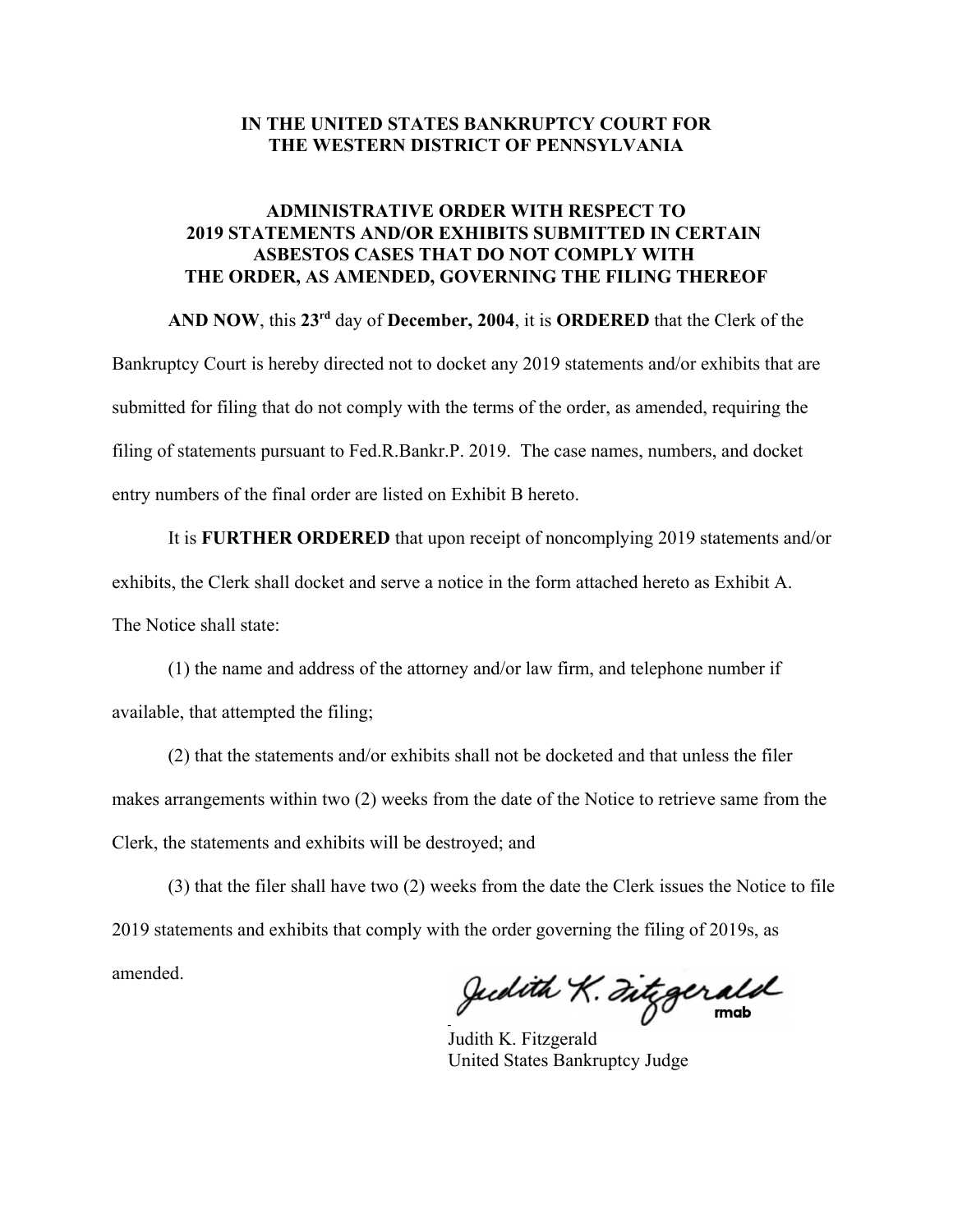# **IN THE UNITED STATES BANKRUPTCY COURT FOR THE WESTERN DISTRICT OF PENNSYLVANIA**

**IN RE**

Bankruptcy No.

 $Debtor(s)$ 

 $\overline{a}$ 

 $\overline{a}$ 

**TO:** 

Name

Address

## **NOTICE OF 2019 STATEMENTS/EXHIBITS SUBMITTED IN CERTAIN ASBESTOS CASES THAT DO NOT COMPLY WITH THE ORDER, AS AMENDED, GOVERNING THE FILING THEREOF**

The 2019 statements and/or exhibits that you submitted to the Clerk do not comply with the order, as amended, governing the filing thereof. Because they do not comply, they **HAVE NOT BEEN DOCKETED** and will be destroyed unless within two (2) weeks of the date of this Notice you make arrangements to retrieve them from the Clerk.

**You are further notified that you must file**, within two (2) weeks of the date of this notice, 2019 statements and exhibits that comply with the 2019 order, as amended.

DATE:

Deputy Clerk